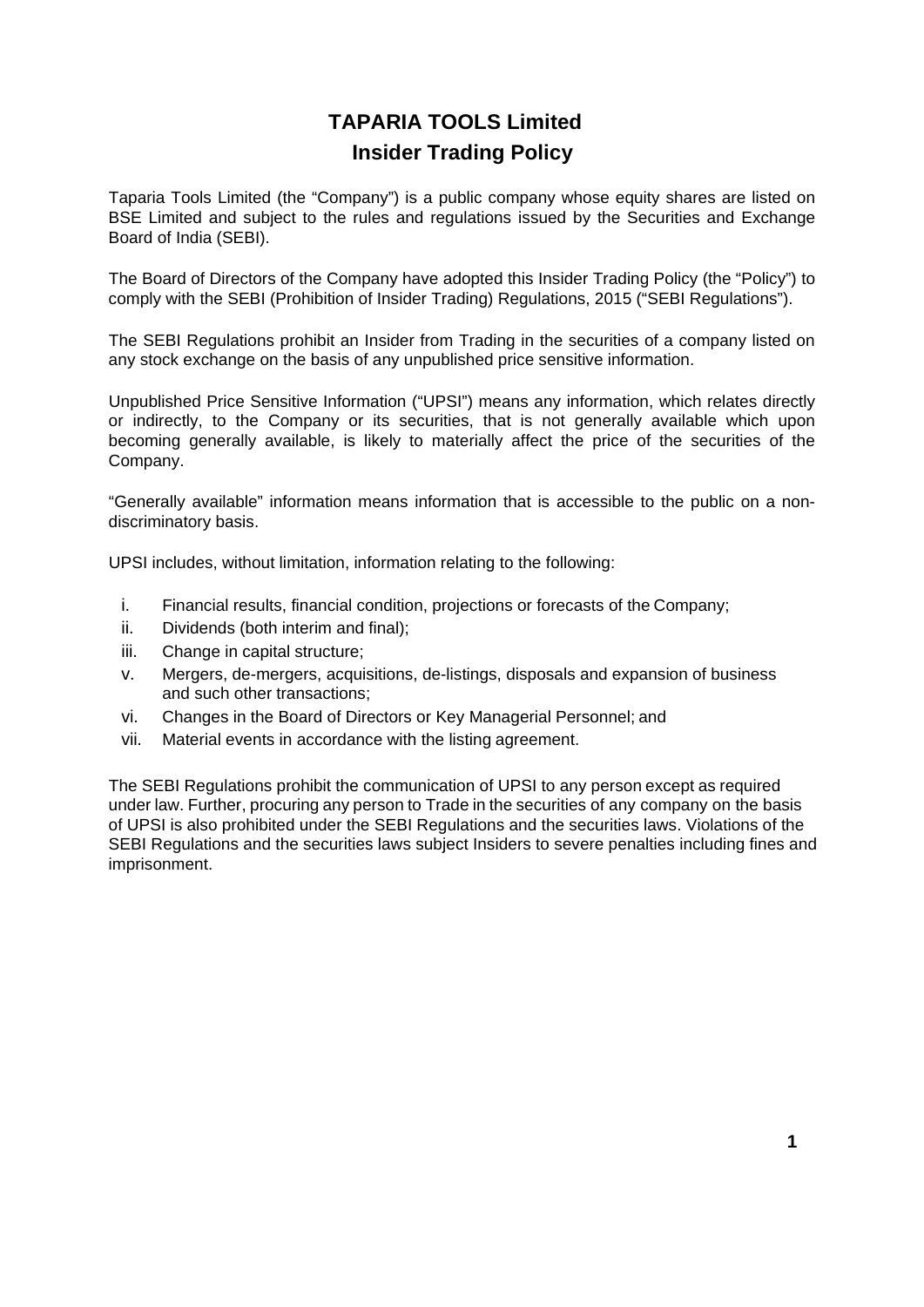## **1. Rules**

The rules shall be called **'Rules for Trading in the securities of Taparia Tools Limited by an Insider' ("Rules")**. These Rules shall come into force with immediate effect.

## **2. Definitions**

## **1) Compliance Officer**

"Compliance Officer" means the General Counsel and Chief Compliance Officer of the Company or the Company Secretary for the purpose of administration of the insider trading policy.

## **2) Connected Person**

"Connected Person," includes –

- i. A director of the Company;
- ii. A Key Managerial Personnel of the Company;
- iii. An Officer of the Company;
- iv. Any person who is or has been in a contractual or fiduciary or employment relationship at any time in the six month period prior to the date of determining whether that person, as a result of such relationship, was, directly or indirectly, (x) allowed access to UPSI or (y) reasonably expected to be allowed access to UPSI;
- v. Any person who is or has been in frequent communication with an Officer of the Company at any time in the six month period prior to the date of determining whether that person, as a result of such frequent communication, was, directly or indirectly, (x) allowed access to UPSI or (y) reasonably expected to be allowed access to UPSI;
- vi. An employee of the Company who has access to UPSI or is reasonably expected to have access to UPSI;
- vii. Any person who has a professional or business relationship and that relationship that, directly or indirectly, (x) allows access to UPSI or (y) is reasonably expected to allow access to UPSI;

The persons enumerated below shall be deemed to be Connected Persons if such person has access to UPSI or is reasonably expected to have access to UPSI -

- a An Immediate Relative of Connected Persons;
- b A holding company or associate company or subsidiary company;
- c An intermediary as specified in section 12 of the SEBI Act or an employee or director thereof;
- d An investment company, trustee company, asset management company or an employee or director thereof;
- e An official of a stock exchange or of clearing house or corporation;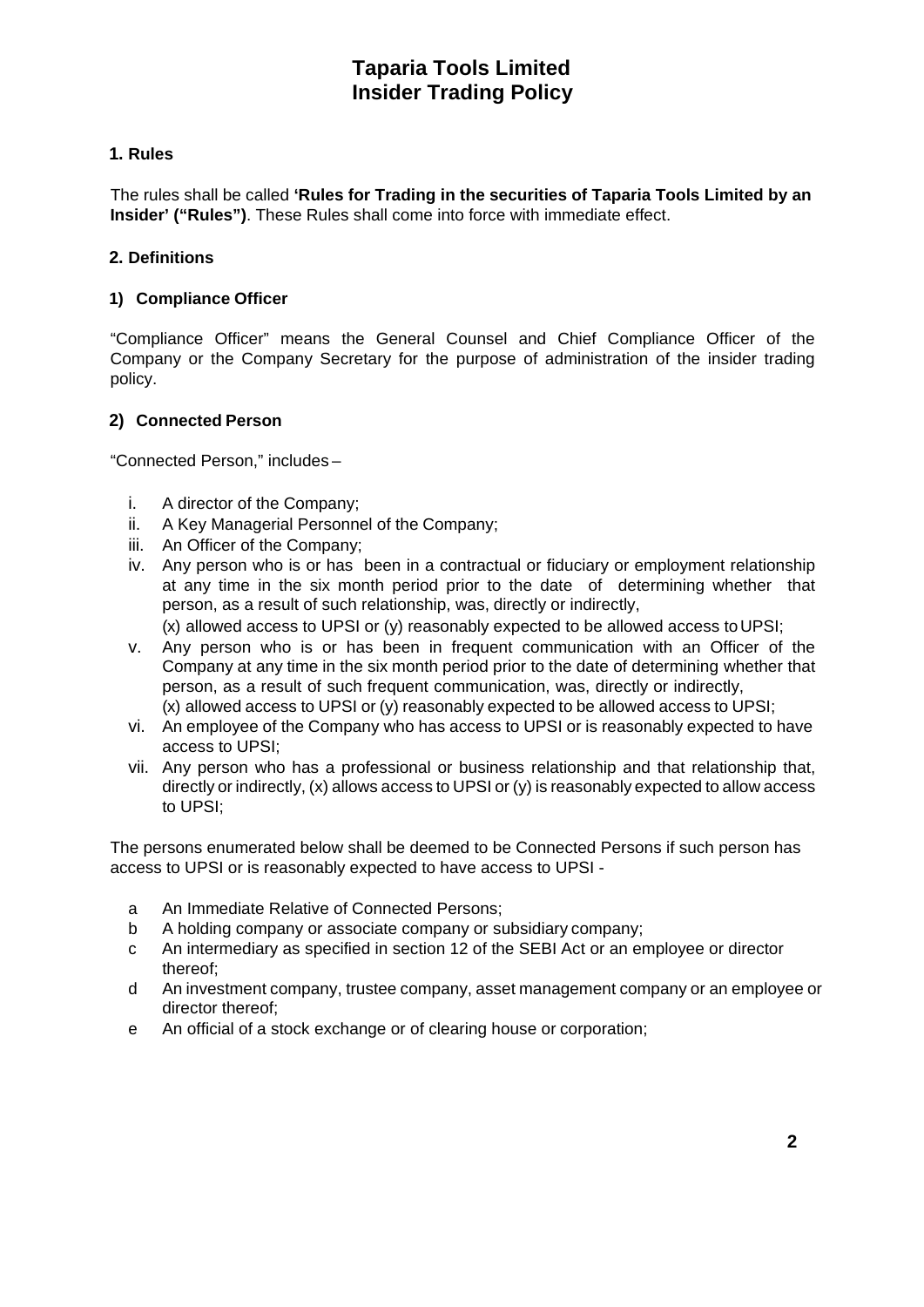- f A member of board of trustees of a mutual fund or a member of the Board of Directors of the asset management company of a mutual fund or is an employee thereof;
- g A member of the board of directors or an employee, of a public financial institution as defined in section 2 (72) of the Companies Act, 2013;
- h An official or an employee of a self-regulatory organization recognised or authorized by the SEBI;
- i A banker of the Company;
- j A concern, firm, trust, Hindu undivided family, company or association of persons wherein a director of the Company or his Immediate Relative or banker of the Company, has more than ten percent of the holding or interest.

## **3) Designated Person**

The term "designated person" shall consist of, Connected Persons who are:

- I. Promoters of the Company;
- II. Executive Officers of the Company;
- III. Executive Directors of the Company;
- IV. Employees named in the Corporate Organization Chart of the Company from time to time;
- V. All employees in the Finance and Accounts Department, Corporate Planning Department, Legal Department, Enterprise Risk Management Department, above the rank of Officers.
- VI. Executive Secretaries of Directors and Executive Officers of the Company;
- VII. Any other Connected Person designated by the Company on the basis of their functional role;
- VIII. Immediate Relatives of I to VII above;

## **4) Director**

"Director" shall have the meaning assigned to it under the Companies Act, 2013.

### **5) Immediate Relative**

"Immediate Relative" of a person means a spouse, or the parent, sibling or child of that person or his or her spouse, if they are either dependent financially on such person or consult such person in taking decisions relating to Trading in securities.

### **6) Insider**

An insider means any person who is:

- (i) a Connected Person or
- (ii) in possession of or having access to UPSI.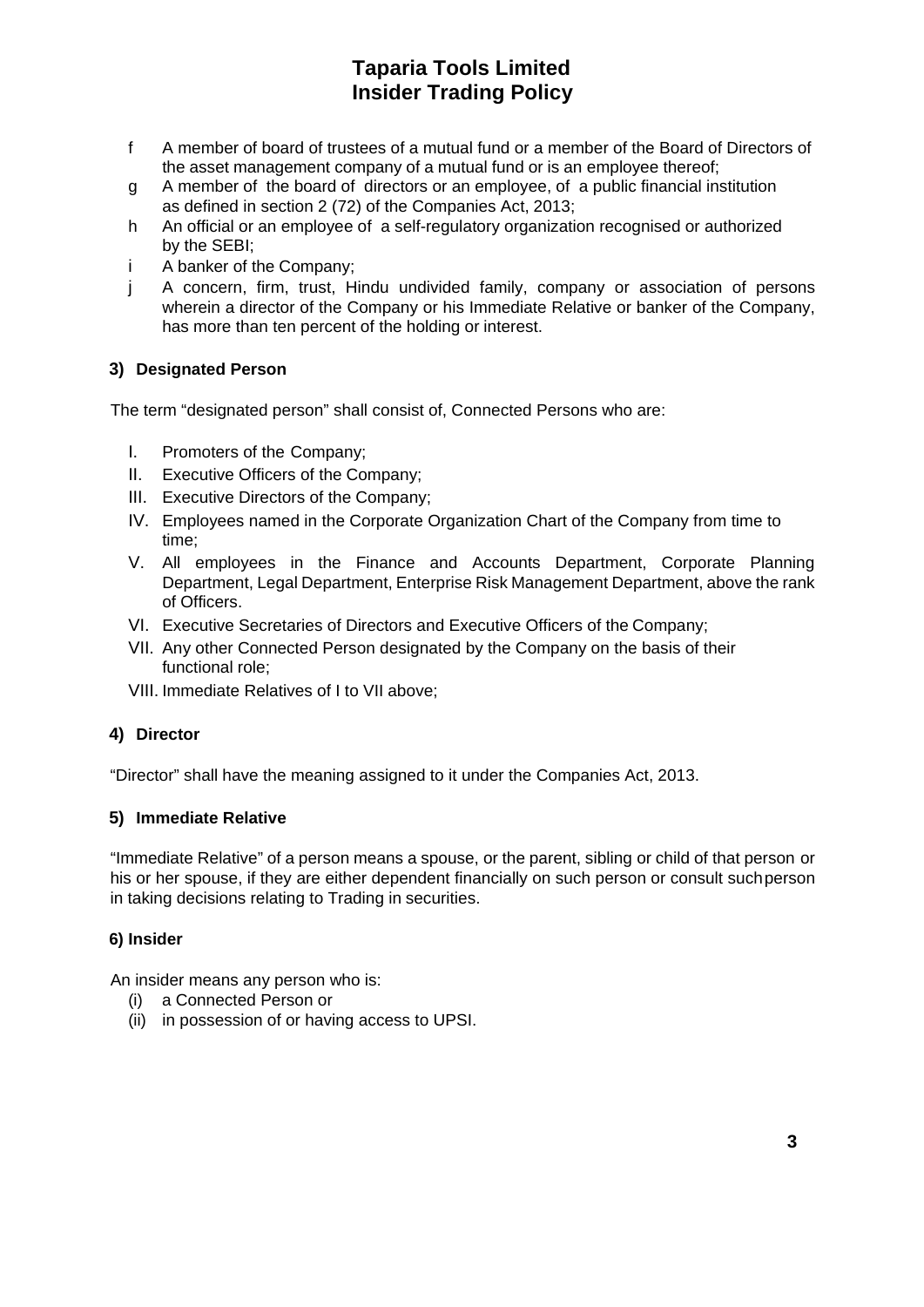## **7) Key Managerial Personnel**

"Key Managerial Personnel" shall have the meaning assigned to it under the Companies Act, 2013.

### **8) Officer**

"Officer" shall have the meaning assigned to it under the Companies Act, 2013.

### **9) Promoter**

"Promoter" shall have the meaning assigned to it under the SEBI (Issue of Capital and Disclosure Requirements) Regulations, 2009 or any modification thereof.

#### **10) Securities**

"Securities" shall have the meaning assigned to it under the Securities Contracts (Regulations) Act, 1956 or any modification thereof except units of a mutual fund.

### **11) Trading**

"Trading" means and includes subscribing, buying, selling, dealing, or agreeing to subscribe, buy, sell, deal in any securities, and "trade" shall be construed accordingly.

Words and expressions used and not defined in these Rules but defined in the Securities and Exchange Board of India Act, 1992, the Securities Contracts (Regulation) Act, 1956, the Depositories Act, 1996 or the Companies Act, 2013 and rules and regulations made thereunder shall have the meanings respectively assigned to them in those legislations.

### **3. Prohibition on communicating or procuring UPSI**

An Insider shall not –

- i. communicate, provide, or allow access to any UPSI, relating to the Company or its securities, to any person including other insiders, except to the extent allowed by these Rules;
- ii. procure from or cause the communication by an Insider of UPSI, relating to the Company or its securities;

Provided that nothing contained above shall be applicable when an UPSI is communicated, provided, allowed access to or procured:

- (i) in furtherance of legitimate purposes, performance of duties or discharge of legal obligations pursuant to appropriate confidentiality and non-disclosure agreements being executed; or
- (ii) in the event the Board of Directors direct or cause the public disclosure of UPSI in the best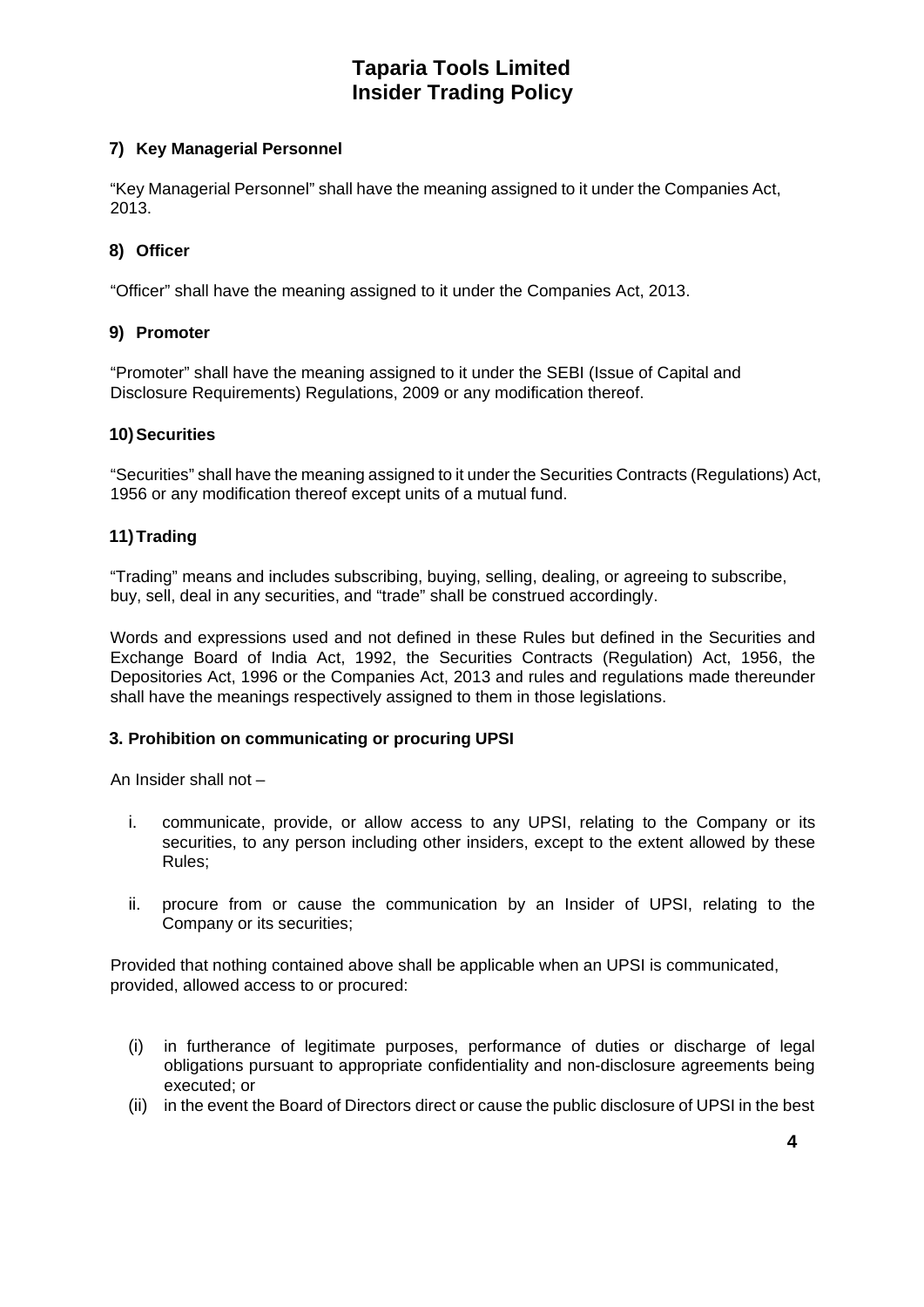interest of the Company; or

(iii) within a group of persons if such persons have been identified and secluded within a "chinese wall" or information barrier by the Compliance Officer from the rest of the Company for a particular purpose or for a specified period of time in furtherance of legitimate purposes, performance of duties or discharge of legal obligations, and are subjected to, among other conditions, additional confidentiality obligations, information barriers designed to prevent exchanges of UPSI outside the "chinese wall", and the execution of an undertaking by such persons to abstain and / or forego Trading during such seclusion or till the UPSI no longer constitutes UPSI.

### **4. Prohibition on Insider Trading**

An Insider shall not, directly or indirectly, –

- i. Trade in securities that are listed or proposed to be listed when in possession of UPSI;
- ii. Trade in securities of the Company except when the Trading Window is open and the Insider is not in possession of UPSI.

Provided the restriction in 4 (i) above shall not apply to:

- (a) a transaction that is an off-market inter-se transfer between Promoters who were in possession of the same UPSI without being in breach of these Rules and both parties had made a conscious and informed trade decision; and
- (b) Trades pursuant to a Trading Plan set up in accordance with these Rules.

### **5. Trading Window**

- 1) The Compliance Officer shall notify a 'trading window' during which the Designated Persons may Trade in the Company's securities after securing pre-clearance from the Compliance Officer in accordance with these Rules.
- 2) Designated Persons shall not Trade in the Company's securities when the trading window is closed.
- 3) The trading window shall generally be closed for all Insiders between the sixteenth day prior to the last day of any financial period for which results are required to be announced by the Company and the second trading day after disclosure of such financial results.
- 4) Additionally, the trading window shall be closed in particular for a Designated Person or class of Designated Persons when the Compliance Officer determines that a Designated Person or class of Designated Persons can reasonably be expected to have possession of UPSI, for such periods as determined by the Compliance Officer.
- 5) The trading window may be re-opened after closure, not earlier than 48 hours after the UPSI in question becomes generally available.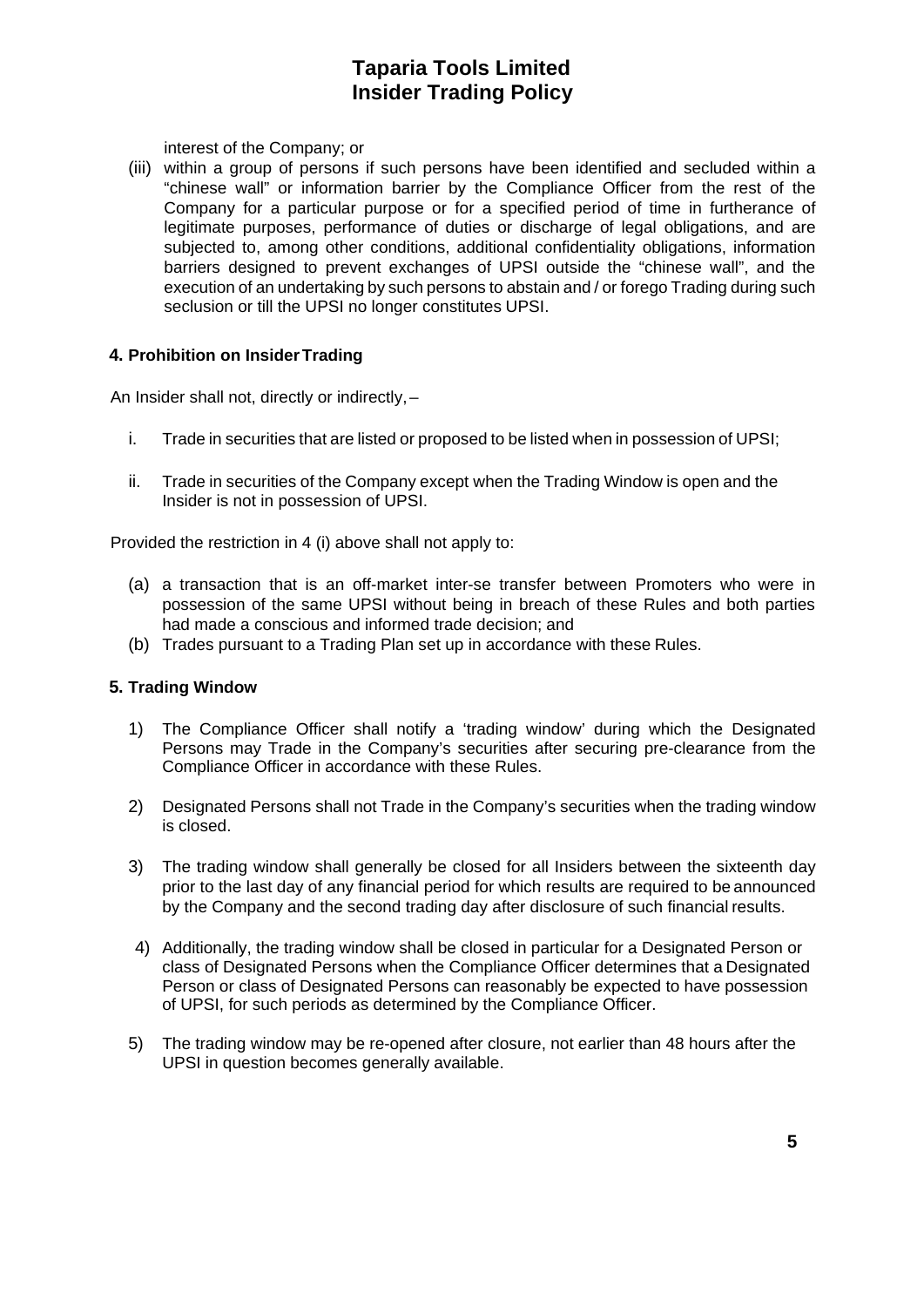#### **6. Pre-clearance of Trading**

- 1) Designated Persons may Trade in the securities of the Company when the trading window is open, after obtaining approval of the Compliance Officer by submitting an application as per Annexure 1 and an undertaking as per Annexure 2.
- 2) The Compliance Officer shall not approve any proposed Trade by Designated Person if the Compliance Officer determines that such Designated Person is in possession of UPSI even though the trading window is open.
- 3) The Compliance Officer may, after being satisfied that the application and undertaking are true and accurate, approve Trading by a Designated Person, on the condition that the Trade so approved shall be executed within seven trading days following the date of approval.
- 4) The Designated Person shall, within two days of the execution of the Trade, submit the details of such Trade to the Compliance Officer as per Annexure 3. In case the transaction is not undertaken, a report to that effect shall be filed in the said form.
- 5) If the pre-cleared Trade is not executed within seven trading days after the approval is given, the Designated Person must secure pre-clearance of the transaction again.
- 6) A Designated Person who Trades in securities without complying with the pre- clearance procedure as envisaged in these Rules or gives false undertakings and/or makes misrepresentations in the undertakings executed by him/her while complying with the pre-clearance procedure shall be subjected to the penalties as envisaged in these Rules.

### **7. Additional trading restrictions on Designated Persons**

- 1) No Director or Key Managerial Personnel shall enter into derivative transactions in respect of the securities of the Company.
- 2) All Designated Persons who Trade in the securities of the company shall not enter into an opposite transaction during the next six months following the prior transaction. In case of any contra trade be executed, inadvertently or otherwise, in violation of such a restriction, the profits from such trade shall be liable to be disgorged for remittance to the SEBI for credit to the Investor Protection and Education Fund administered by SEBI.

### **8. Trading Plan**

- 1) A Designated Person shall be entitled to formulate a Trading Plan that complies with the SEBI Regulations (a "Trading Plan") and present it to the Compliance Officer for approval and public disclosure pursuant to which Trades may be carried out in his behalf in accordance with such plan.
- 2) The Compliance Officer shall review and approve the Trading Plan if it complies with the SEBI Regulations and shall disclose the Trading Plan to the stock exchanges.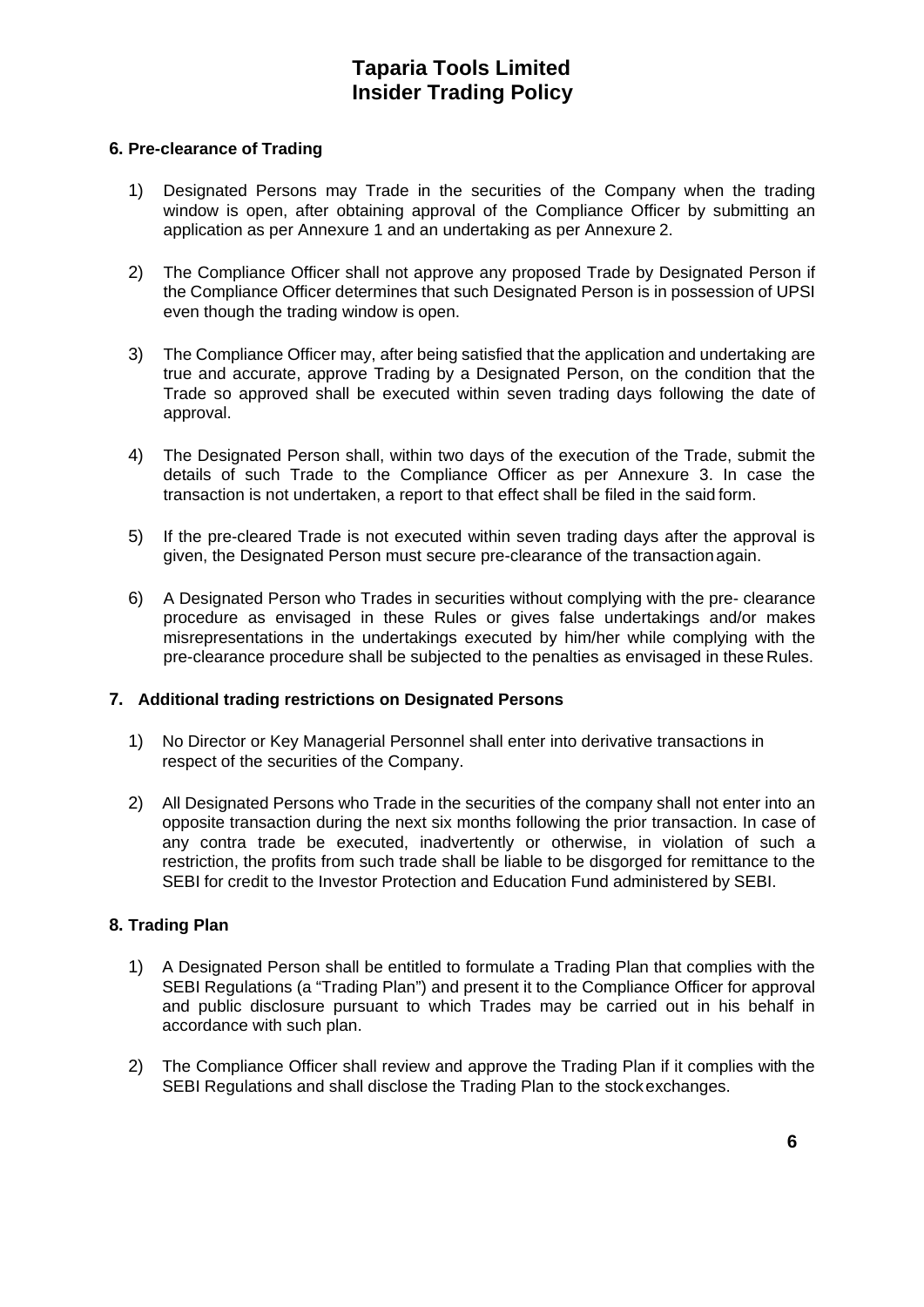3) The Trading Plan once approved shall be irrevocable and the Designated Person shall mandatorily have to implement the plan, without being entitled to either deviate from it or to execute any trade in the securities outside the scope of the Trading Plan. However, the implementation of the Trading Plan shall not be commenced, if at the time of formulation of the plan, the Designated Person is in possession of UPSI and the said information has not become generally available at the time of the commencement of implementation. The commencement of the Trading Plan shall be deferred until such UPSI becomes generally available information. Further, the Designated Person shall also not be allowed to Trade in securities of the Company, if the date of Trading in securities of the Company, as per the approved Trading Plan, coincides with the date of closure of Trading Window announced by the Compliance Officer.

### **9. Penalty for Insider Trading**

- 1) An Insider who acts in contravention of these Rules shall be liable to have his services or relationship with the Company, as the case may be, terminated.
- 2) Directors, Officers and employees of the Company who violate these rules shall be subject to disciplinary action by the Company, which may include wage freeze, suspension, ineligibility for future participation in the Company's stock option plans or termination.
- 3) The SEBI or any other appropriate regulatory authority would also be informed of the violation of these Rules so that appropriate action may be taken.

### **10. Disclosure requirements**

- 1) Initial Disclosure:
	- a. Every Promoter, Key Managerial Personnel, director of the Company and each of their Immediate Relatives shall disclose his holding of securities of the Company within thirty days of these Rules taking effect as per Form A set out in Annexure 4.
	- b. Every person on appointment as a Key Managerial Personnel or a director of the Company or upon becoming a Promoter shall disclose his / her and Immediate Relatives' holding of securities of the Company as on the date of appointment or becoming a promoter, to the Company within seven days of such appointment or becoming a promoter, as per Form B set out in Annexure 5.
- 2) Continual Disclosure:
	- a. Every Promoter, employee, director of the Company and each of their Immediate Relatives shall disclose as per Form C set out in Annexure 6 to the Company the number of such securities acquired or disposed of within two trading days of such transaction if the value of the securities traded, whether in one transaction or a series of transactions over any calendar quarter, aggregates to a traded value in excess of Rs. Ten lakhs.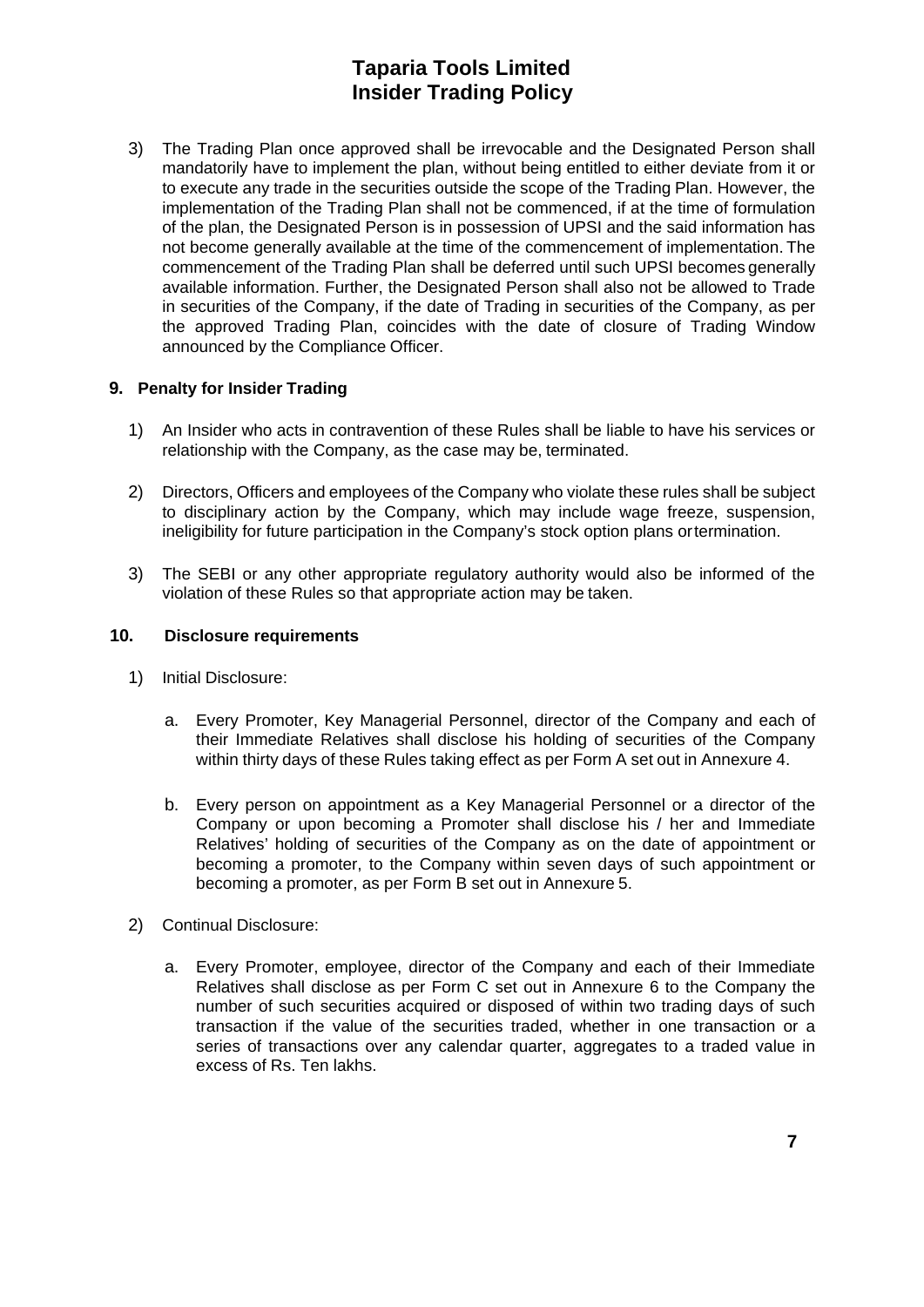- b. The disclosure shall be made within two working days of:
	- I. the receipt of intimation of allotment of shares, or
	- II. the acquisition or sale of shares or voting rights, as the case may be.
- 3) Disclosure to the Stock Exchange:

The Compliance Officer shall notify the stock exchanges, particulars of the Trades, within two trading days of the receipt of the Continual Disclosure or from becoming aware of such information.

4) Disclosures by other Connected Persons.

The Compliance Officer may, require any other Connected Person to disclose the holdings and trading in securities of the Company as per Form D set out in Annexure 7 at such frequency as he may determine.

#### **11. Miscellaneous**

- 1) The Board of Directors shall be empowered to amend, modify, interpret these Rules and such Rules shall be effective from such date that the Board may notify in this behalf.
- 2) The Compliance Officer shall provide the Audit Committee of the Board, on a quarterly basis, all the details of Trading in securities by the Designated Persons including any violations of the Rules.
- 3) The Compliance Officer shall maintain (a) updated list of Designated Persons, (b) records of disclosures and pre-clearance applications and undertakings for a period of five years and (c) a confidential list of any 'restricted securities' to which the Compliance Officer may require Designated Persons to seek pre-clearance before Trading in such 'restricted securities'.
- 4) The Company shall require all Connected Persons to formulate and adhere to a code of conduct to achieve compliance with these Rules. In case such persons observe that there has been a violation of these Rules, then they shall inform the Board of Directors of the Company promptly.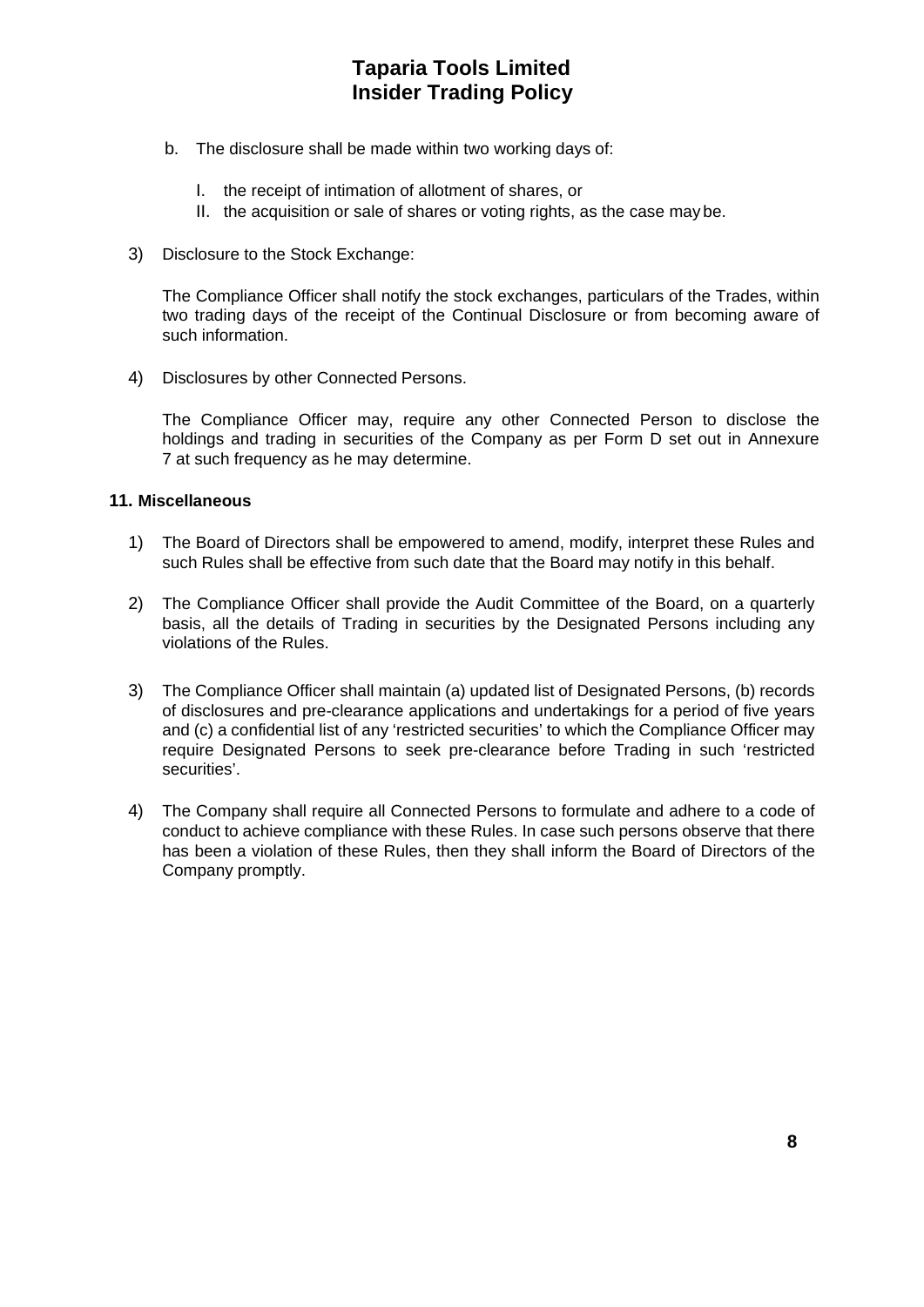## Annexure 1

## APPLICATION FOR PRE-TRADING APPROVAL

To,

The Compliance Officer,

Taparia Tools Limited.

Pursuant to the SEBI (Prohibition of Insider Trading) Regulations, 2015 and the Company's Insider Trading Policy, I seek approval to purchase / sell / subscribe equity shares of the Company as per details given below:

|    | Name of the applicant                                                                  |                                                                                           |
|----|----------------------------------------------------------------------------------------|-------------------------------------------------------------------------------------------|
| 2. | Designation                                                                            |                                                                                           |
| 3. | Number of securities held as on date                                                   |                                                                                           |
| 4. | Folio No. / DP ID / Client ID No.                                                      |                                                                                           |
| 5. | The proposal is for                                                                    | Purchase of securities<br>(a)<br>(b) Subscription to securities (c)<br>Sale of securities |
| 6. | Proposed date of trading in securities                                                 |                                                                                           |
| 7. | Estimated number of securities<br>proposed<br>bel<br>to<br>purchased/subscribed/sold   |                                                                                           |
|    | 8. Current market price (as on date of application)                                    |                                                                                           |
| 9. | Whether the proposed transaction will be through stock<br>exchange or off-market trade |                                                                                           |
| 10 | Folio No. / DP ID / Client ID No. where the securities will<br>be credited / debited   |                                                                                           |

I enclose herewith the Undertaking signed by me.

Signature : \_\_\_\_\_\_\_\_\_\_\_\_\_\_\_\_\_\_ Name: Date: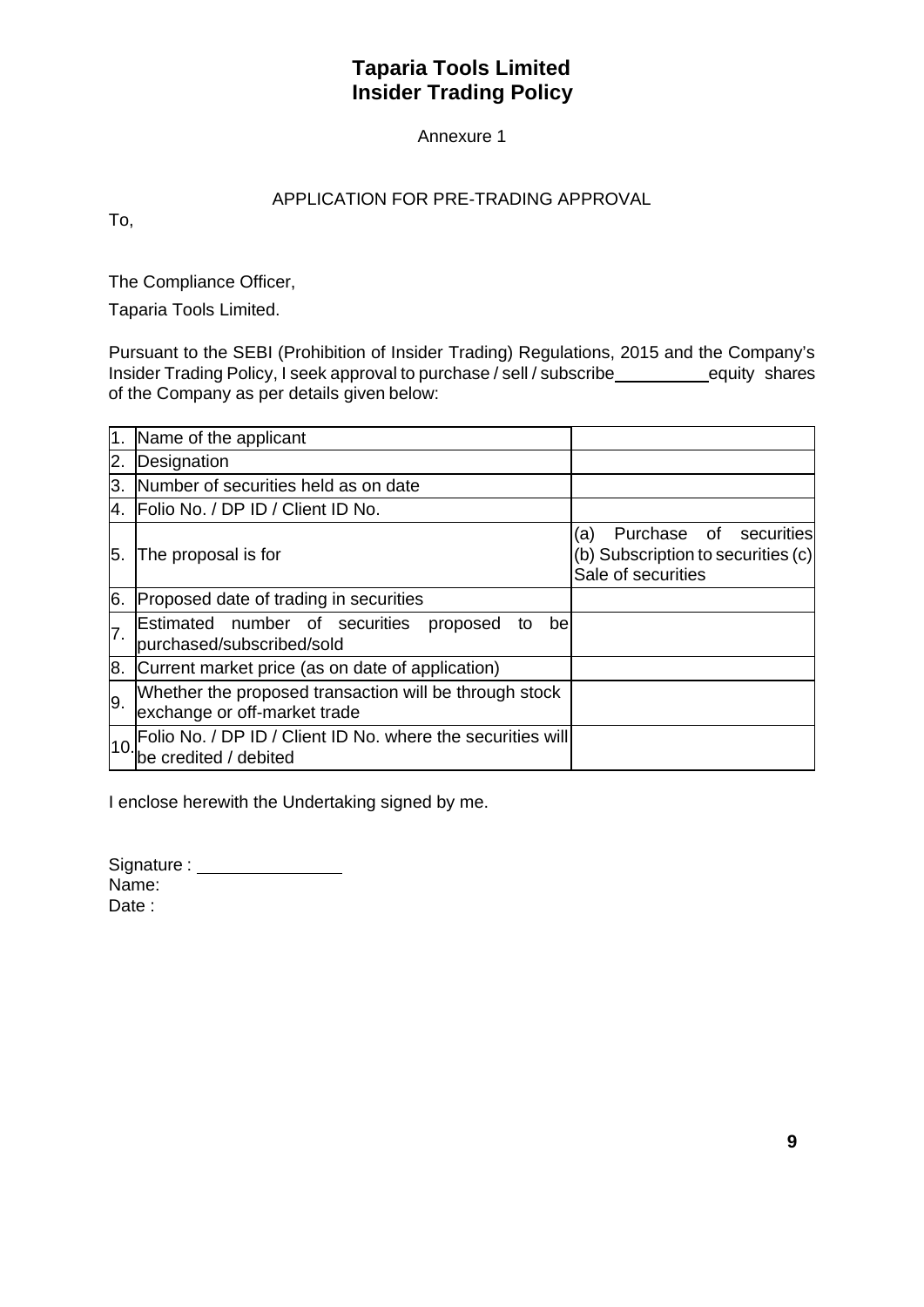Annexure 2

## UNDERTAKING TO BE ACCOMPANIED WITH THE APPLICATION FOR PRE-CLEARANCE

To,

The Compliance Officer, Taparia Tools Limited

I, the Company of the Company of the Company of the Company residing at 1. Am and 1. Am and 1. Am and 1. Am and 1. Am and 1. Am and 1. Am and 1. Am and 1. Am and 1. Am an in shares of the Company as mentioned in my application dated for pre-clearance of the transaction.

I further declare that I am not in possession of any unpublished price sensitive information up to the time of signing this Undertaking.

In the event that I have access to or receive any unpublished price sensitive information after the signing of this undertaking but before executing the transaction for which approval is sought, I shall inform the Compliance Officer of the same and shall completely refrain from trading in the securities of the Company until such information becomes public.

I declare that I have not contravened the provisions of the Rules as notified by the Company from time to time.

In the event of this transaction being in violation of the Rules or the applicable laws, (a) I will, unconditionally, release, hold harmless and indemnify to the fullest extent, the Company and its directors and officers, (the 'indemnified persons') for all losses, damages, fines, expenses, suffered by the indemnified persons, (b) I will compensate the indemnified persons for all expenses incurred in any investigation, defense, crisis management or public relations activity in relation to this transaction and (c) I authorize the Company to recover from me, the profits arising from this transaction and remit the same to the SEBI for credit of the Investor Protection and Education Fund administered by the SEBI.

I undertake to submit the necessary report within two days of execution of the transaction / a 'Nil' report if the transaction is not undertaken.

If approval is granted, I shall execute the trade within seven days of the receipt of approval failing which I shall seek pre-clearance afresh.

I declare that I have made full and true disclosure in the matter.

Signature : \_\_\_\_\_\_\_\_\_\_\_\_\_\_\_\_\_ Name: Date :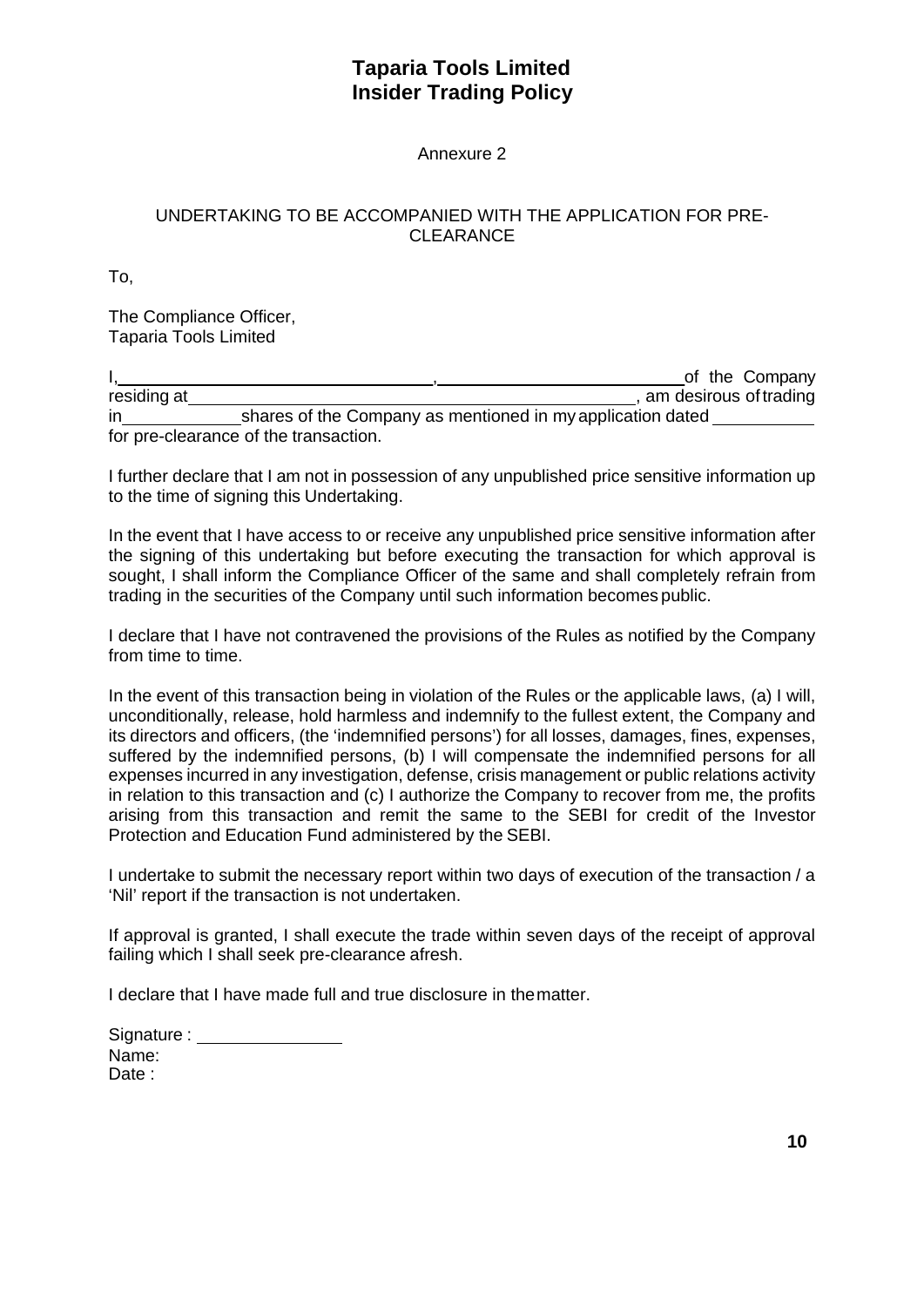## Annexure 3

## DISCLOSURE OF TRANSACTIONS

(To be submitted within 2 days of transaction / trading in securities of the Company)

To,

The Compliance Officer, Taparia Tools Limited.

I hereby inform that I

- have not bought / sold/ subscribed any securities of the Company
- have bought/sold/subscribed to\_\_\_\_\_\_\_\_\_\_\_securities as mentioned below on \_\_\_\_\_ (date)

(strike out whichever is not applicable)

| Name of holder   No. of securities   Bought / sold /<br>traded | subscribed | DP ID/Client   Price (Rs.)<br><b>ID/Folio No.</b> |  |
|----------------------------------------------------------------|------------|---------------------------------------------------|--|
|                                                                |            |                                                   |  |
|                                                                |            |                                                   |  |
|                                                                |            |                                                   |  |

I declare that the above information is correct and that no provisions of the Company's Rules and/or applicable laws/regulations have been contravened for effecting the above said transactions(s).

Signature : Name: Date: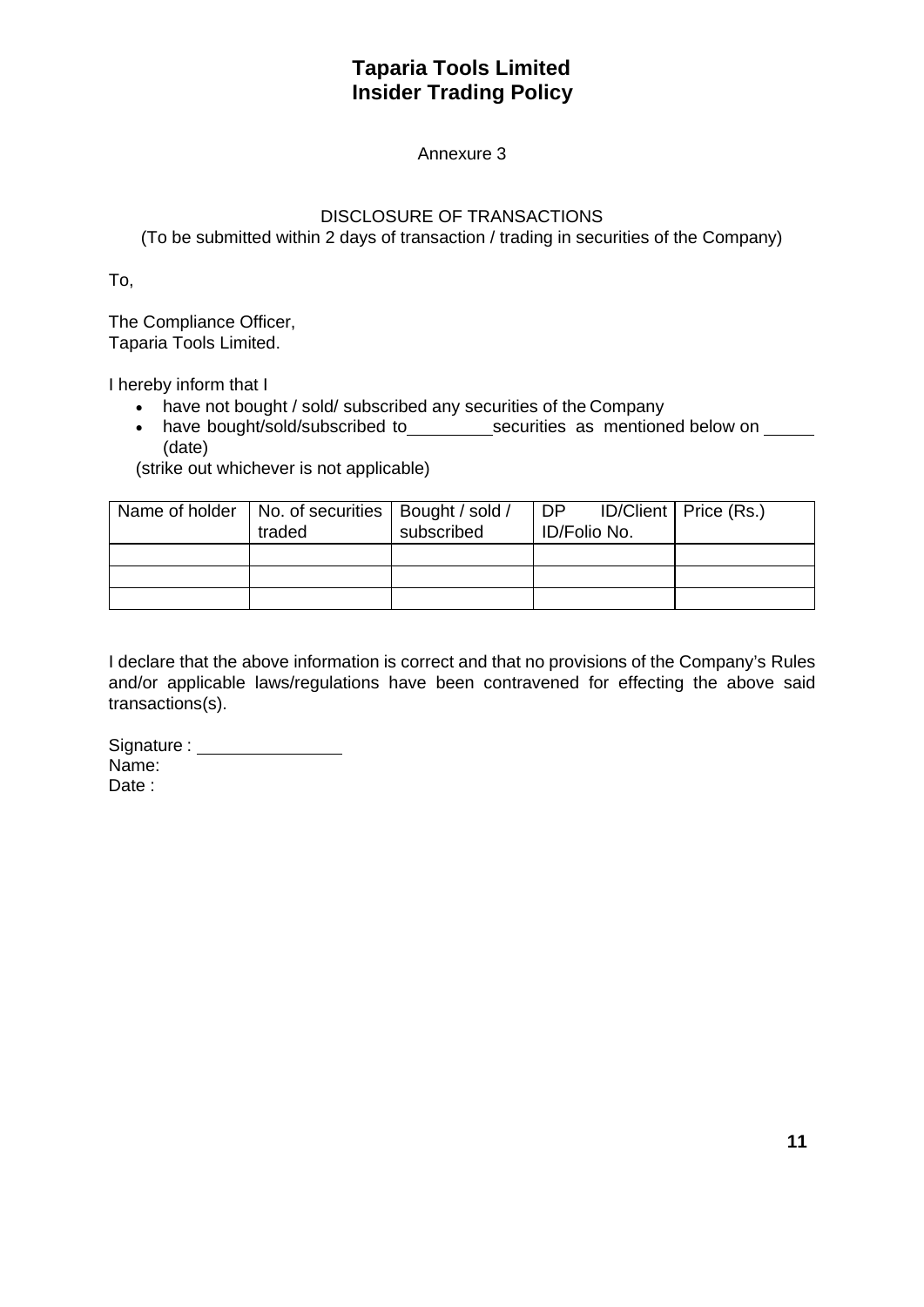### Annexure 4

## **FORM A**

## **SEBI (Prohibition of Insider Trading) Regulations, 2015 [Regulation 7 (1) (a) read with Regulation 6 (2) – Initial disclosure to the company]**

Name of the company:

ISIN of the company:

#### **Details of Securities held by Promoter, Key Managerial Personnel (KMP), Director and other such persons as mentioned in Regulation 6(2)**

| Name, PAN, CIN/DIN & Category of<br>address with contact<br>nos. | Person<br>(Promoters/KMP<br>Directors/immedi | Securities held as on the date of regulation<br>coming into force                                   | $%$ of<br>Shareholding |  |
|------------------------------------------------------------------|----------------------------------------------|-----------------------------------------------------------------------------------------------------|------------------------|--|
|                                                                  | ate relative<br>to/others etc)               | Type of security (For eg. $-$ No.<br>Shares, Warrants,<br><b>Convertible Debentures</b><br>$etc.$ ) |                        |  |
|                                                                  |                                              |                                                                                                     |                        |  |

*Note: "Securities" shall have the meaning as defined under regulation 2(1)(i) of SEBI (Prohibition of Insider Trading) Regulations, 2015.* 

### **Details of Open Interest (OI) in derivatives of the company held by Promoter, Key Managerial Personnel (KMP), Director and other such persons as mentioned in Regulation 6(2)**

| date of regulation coming into force |                                                          | Open Interest of the Future contracts held as on the |                             | date of regulation coming into force                                | Open Interest of the Option Contracts held as on the |
|--------------------------------------|----------------------------------------------------------|------------------------------------------------------|-----------------------------|---------------------------------------------------------------------|------------------------------------------------------|
| Contract<br>Specifications           | Number of<br>units (contracts Rupee terms<br>* lot size) | lNotional value in                                   | lContract<br>Specifications | Number of<br>units (contracts Rupee terms<br><sup>*</sup> lot size) | Notional value in                                    |
|                                      |                                                          |                                                      |                             |                                                                     |                                                      |

*Note: In case of Options, notional value shall be calculated based on premium plus strike price of options* 

Name & Signature: Designation: Date: Place: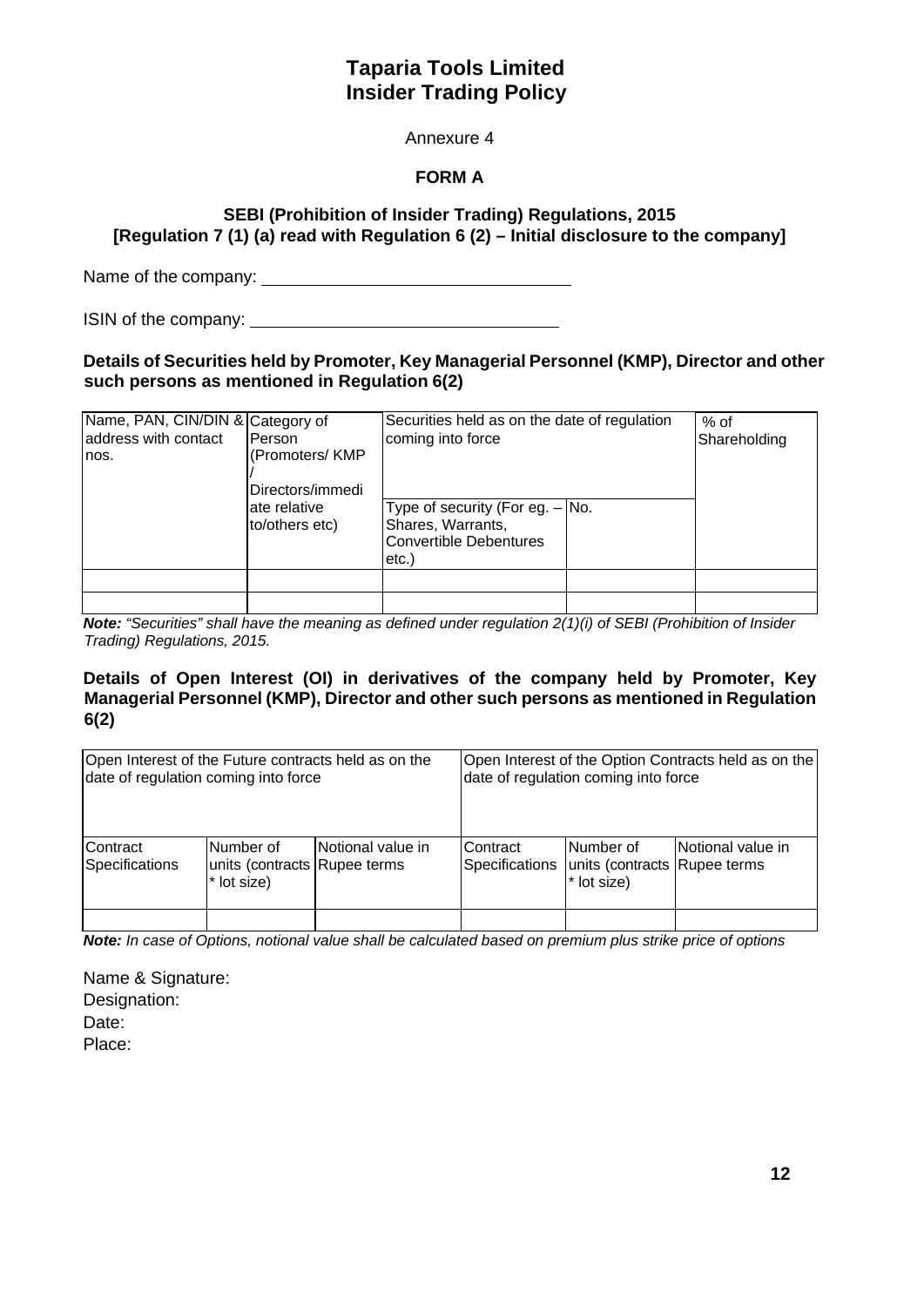Annexure 5

### **FORM B**

### **SEBI (Prohibition of Insider Trading) Regulations, 2015 [Regulation 7 (1) (b) read with Regulation 6(2) – Disclosure on becoming a director/KMP/Promoter]**

Name of the company:

ISIN of the company:

**Details of Securities held on appointment of Key Managerial Personnel (KMP) or Director or upon becoming a Promoter of a listed company and other such persons as mentioned in Regulation 6(2).** 

| Name, PAN,<br><b>CIN/DIN &amp; Address</b><br>with contact nos. | Category of<br>Person<br>(Promoters/<br>KMP/<br>Directors/imm<br>ediate relative | Date of<br>appointment of<br>Director /KMP<br>OR Date of<br>becoming<br>Promoter | Securities held at the time of<br>becoming<br>Promoter/appointment of<br>Director/KMP         | $%$ of<br>Shareholding |
|-----------------------------------------------------------------|----------------------------------------------------------------------------------|----------------------------------------------------------------------------------|-----------------------------------------------------------------------------------------------|------------------------|
|                                                                 | to/others etc.)                                                                  |                                                                                  | No.<br>Type of security<br>(For eg. - Shares,<br>Warrants,<br>Convertible<br>Debentures etc.) |                        |

*Note: "Securities" shall have the meaning as defined under regulation 2(1)(i) of SEBI (Prohibition of Insider Trading) Regulations, 2015.* 

#### **Details of Open Interest (OI) in derivatives of the company held on appointment of Key Managerial personnel (KMP) or Director or upon becoming a Promoter of a listed company and other such persons as mentioned in Regulation 6(2).**

| of becoming Promoter/appointment of<br>Director/KMP |                                                           | Open Interest of the Future contracts held at the time |                             | Open Interest of the Option Contracts held at the time<br>of becoming Promoter/appointment of Director/KMP |                   |
|-----------------------------------------------------|-----------------------------------------------------------|--------------------------------------------------------|-----------------------------|------------------------------------------------------------------------------------------------------------|-------------------|
| lContract<br>specifications                         | lNumber of<br>units (contracts Rupee terms<br>* lot size) | Notional value in                                      | lContract<br>specifications | Number of<br>units (contracts * lot Rupee terms<br>size)                                                   | Notional value in |
|                                                     |                                                           |                                                        |                             |                                                                                                            |                   |

*Note: In case of Options, notional value shall be calculated based on premium plus strike price of options*  Name & Signature: Designation: Date: Place: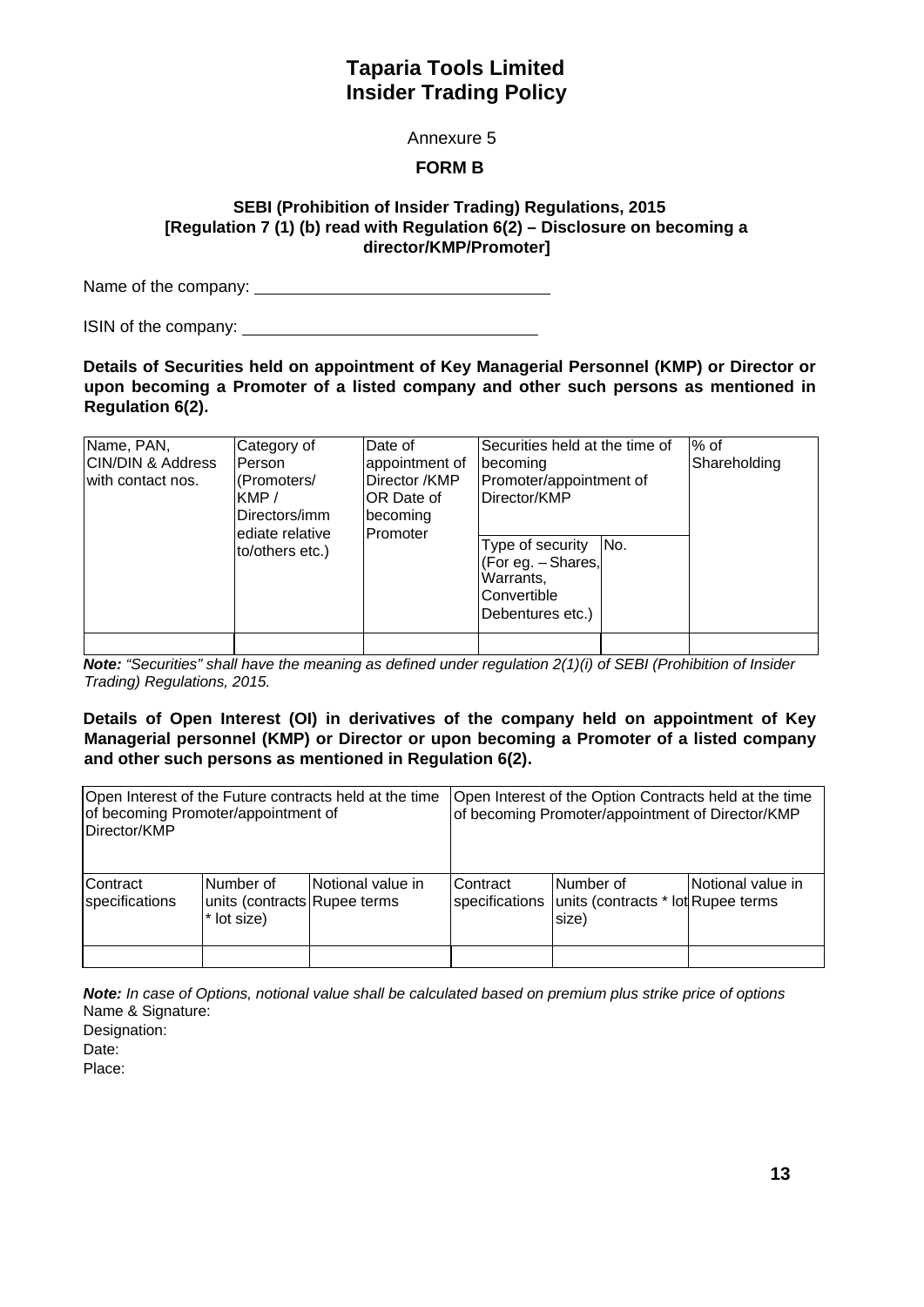#### Annexure 6

### **FORM C**

SEBI (Prohibition of Insider Trading) Regulations, 2015 [Regulation 7 (2) read with Regulation 6(2) – Continual disclosure]

Name of the company: ISIN of the company:

**Details of change in holding of Securities of Promoter, Employee or Director of a listed company and other such persons as mentioned in Regulation 6(2).** 

| Name,<br>PAN,<br>CIN/DIN, &<br>address with<br>contact nos. | Category of<br>Person<br>(Promot<br>ers/<br>KMP/<br>Director | Securities held<br>Iprior to<br>acquisition/dispo<br>sal                                                                                 |     | Securities acquired/Disposed                                                                                                           |  |                                                  |                                                                                                                    | Securities held post   Date of allotment<br>acquisition/disposal | advice/<br>acquisition of<br>shares/ sale of<br>shares specify |    | Mode of<br>acquisition<br>disposal<br>(on<br>market/public/<br>rights/<br>preferential |                                                                                 |
|-------------------------------------------------------------|--------------------------------------------------------------|------------------------------------------------------------------------------------------------------------------------------------------|-----|----------------------------------------------------------------------------------------------------------------------------------------|--|--------------------------------------------------|--------------------------------------------------------------------------------------------------------------------|------------------------------------------------------------------|----------------------------------------------------------------|----|----------------------------------------------------------------------------------------|---------------------------------------------------------------------------------|
|                                                             | s/immed<br>jate relative<br>to/other s<br>$etc.$ )           | Type of<br>security<br>(For eg. of<br>- Shares, shareh-<br>Warrants olding Shares,<br>Converti<br>lble l<br><b>IDebentur</b><br>es etc.) | No. | Type of No. Value<br>and % security<br>(For eg.<br><b>Warran</b><br>lts.<br>Convert<br>lible<br><b>IDebent</b><br>ures<br>$ $ etc. $ $ |  | (Buy/<br>Sale/<br>Pledge /<br>Revoke/<br>Invoke) | ion Type security<br>$ $ (For eg.<br>- Shares, ng<br>Warrants<br>Converti<br>ble.<br>lDebentur<br>$\vert$ es etc.) | Transact Type of No. and % From<br>lof<br>shareholdi             |                                                                | To |                                                                                        | loffer<br>off<br>market/<br>Inter-<br>lse<br>transfer,<br><b>ESOPs</b><br>etc.) |
|                                                             |                                                              |                                                                                                                                          |     |                                                                                                                                        |  |                                                  |                                                                                                                    |                                                                  |                                                                |    |                                                                                        |                                                                                 |

*Note: "Securities" shall have the meaning as defined under regulation 2(1)(i) of SEBI (Prohibition of Insider Trading) Regulations, 2015.*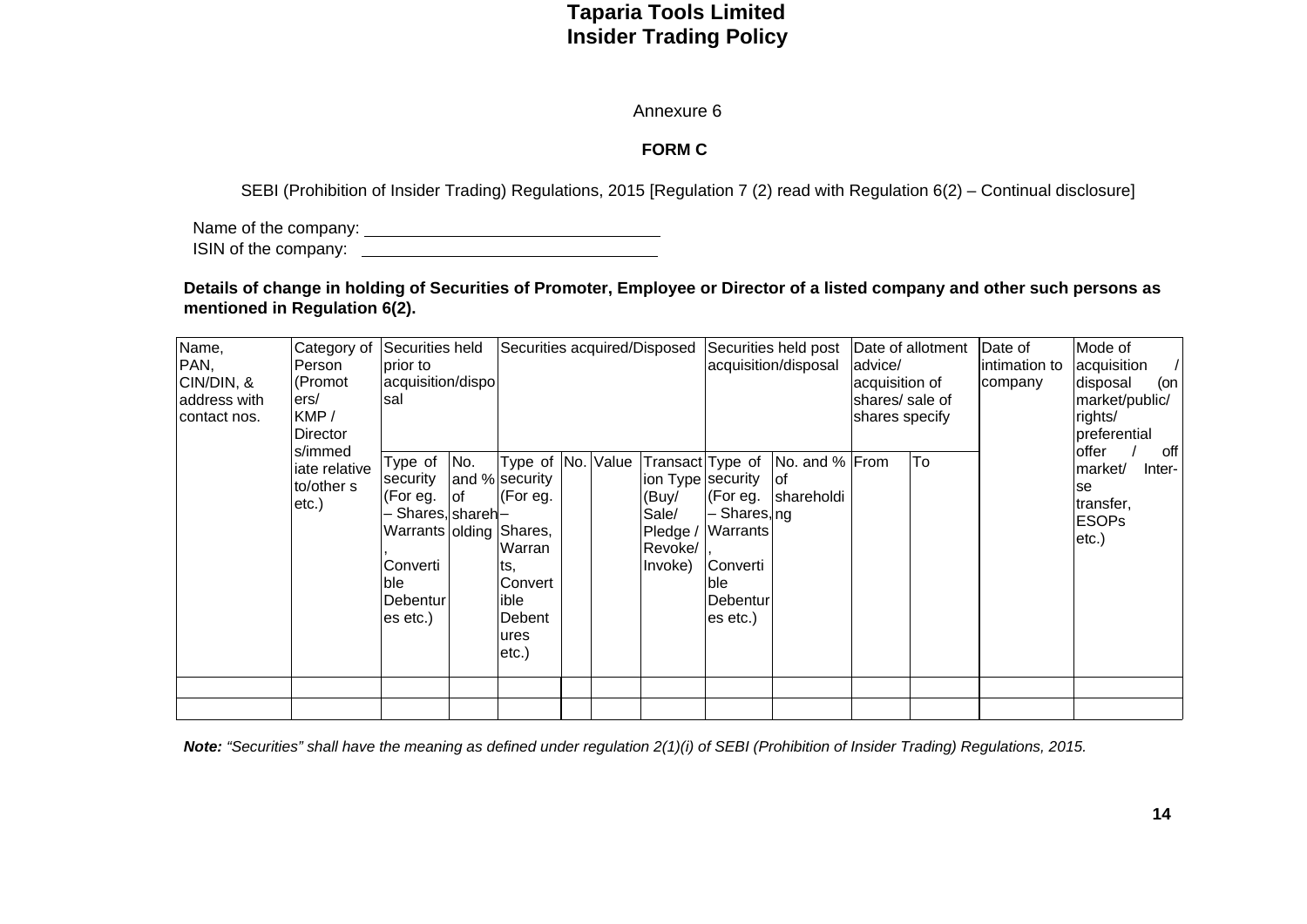#### **Details of trading in derivatives of the company by Promoter, Employee or Director of a listed company and other such persons as mentioned in Regulation 6(2).**

|                           | Exchange on which the trade<br>Trading in derivatives (Specify type of contract, Futures or Options etc)<br>was executed |                |                                                             |  |                                           |  |  |  |  |  |  |  |  |  |
|---------------------------|--------------------------------------------------------------------------------------------------------------------------|----------------|-------------------------------------------------------------|--|-------------------------------------------|--|--|--|--|--|--|--|--|--|
| Type of contract Contract | specifications                                                                                                           |                | Buy                                                         |  | Sell                                      |  |  |  |  |  |  |  |  |  |
|                           |                                                                                                                          | Notional Value | Number of units Notional Value<br>(contracts * lot<br>size) |  | Number of units<br>(contracts * lot size) |  |  |  |  |  |  |  |  |  |
|                           |                                                                                                                          |                |                                                             |  |                                           |  |  |  |  |  |  |  |  |  |
|                           |                                                                                                                          |                |                                                             |  |                                           |  |  |  |  |  |  |  |  |  |

*Note: In case of Options, notional value shall be calculated based on Premium plus strike price of options.* 

Name & Signature:

Designation:

Date:

Place: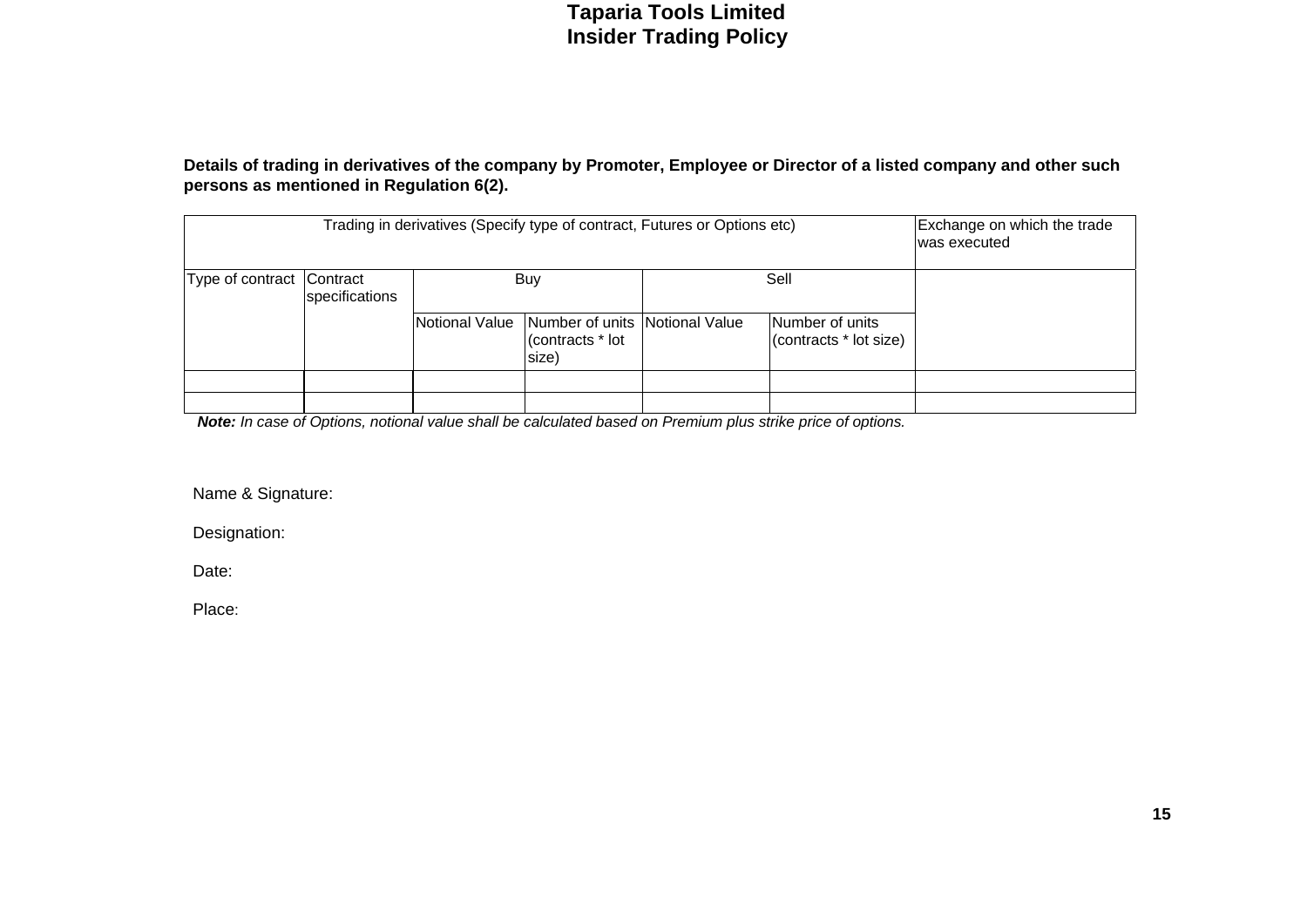Annexure 7

#### **FORM D (Indicative format)**

#### **SEBI (Prohibition of Insider Trading) Regulations, 2015 Regulation 7(3) – Transactions by Other connected persons as identified by the company**

Details of trading in securities by other connected persons as identified by the company

| Name,<br>PAN,<br>CIN/DIN,<br>& address<br>with<br>contact                           | ion with prior to | Connect Securities held<br>lsal                                                                                              | Securities acquired/Disposed Securities held post<br>acquisition/disposal<br>company acquisition/disp |                                                                                                                       | Date of<br>allotment<br>advice/<br>acquisition of<br>shares/ sale of<br>shares specify |                                                                          | Date of<br>lintimation<br>lto<br>company                                                             | Mode of<br>acquisition/dispos<br>al (on<br>market/public/<br>rights/<br>Preferential offer |      |    |  |                                                        |
|-------------------------------------------------------------------------------------|-------------------|------------------------------------------------------------------------------------------------------------------------------|-------------------------------------------------------------------------------------------------------|-----------------------------------------------------------------------------------------------------------------------|----------------------------------------------------------------------------------------|--------------------------------------------------------------------------|------------------------------------------------------------------------------------------------------|--------------------------------------------------------------------------------------------|------|----|--|--------------------------------------------------------|
| nos. of<br>lother<br>connected<br>persons<br>las<br>identified<br>by the<br>company |                   | Type of<br>security<br>(For eg.<br>- Shares, share   eg.<br>lWarrants Ih<br>lConverti<br>ble.<br><b>Debentur</b><br>es etc.) | No.<br>lof                                                                                            | Type of No.<br>and % security<br>(For<br>olding Shares,<br>Warran<br>lts,<br>Conver<br>ible<br>Debent<br>ures<br>etc. | Value                                                                                  | Transa<br>ction<br>Type<br>(Buy/<br>Sale/<br>Pledge<br>Revoke<br>/Invoke | Type of<br>security<br>(For eg. $-$<br>Shares,<br>Warrants,<br>Convertible<br>Debentures<br>$etc.$ ) | No. and % of<br>shareholding                                                               | From | To |  | / off<br>market/Interse<br>transfer, ESOPs<br>$etc.$ ) |
|                                                                                     |                   |                                                                                                                              |                                                                                                       |                                                                                                                       |                                                                                        |                                                                          |                                                                                                      |                                                                                            |      |    |  |                                                        |

*Note: "Securities" shall have the meaning as defined under regulation 2(1)(i) of SEBI (Prohibition of Insider Trading) Regulations, 2015.*